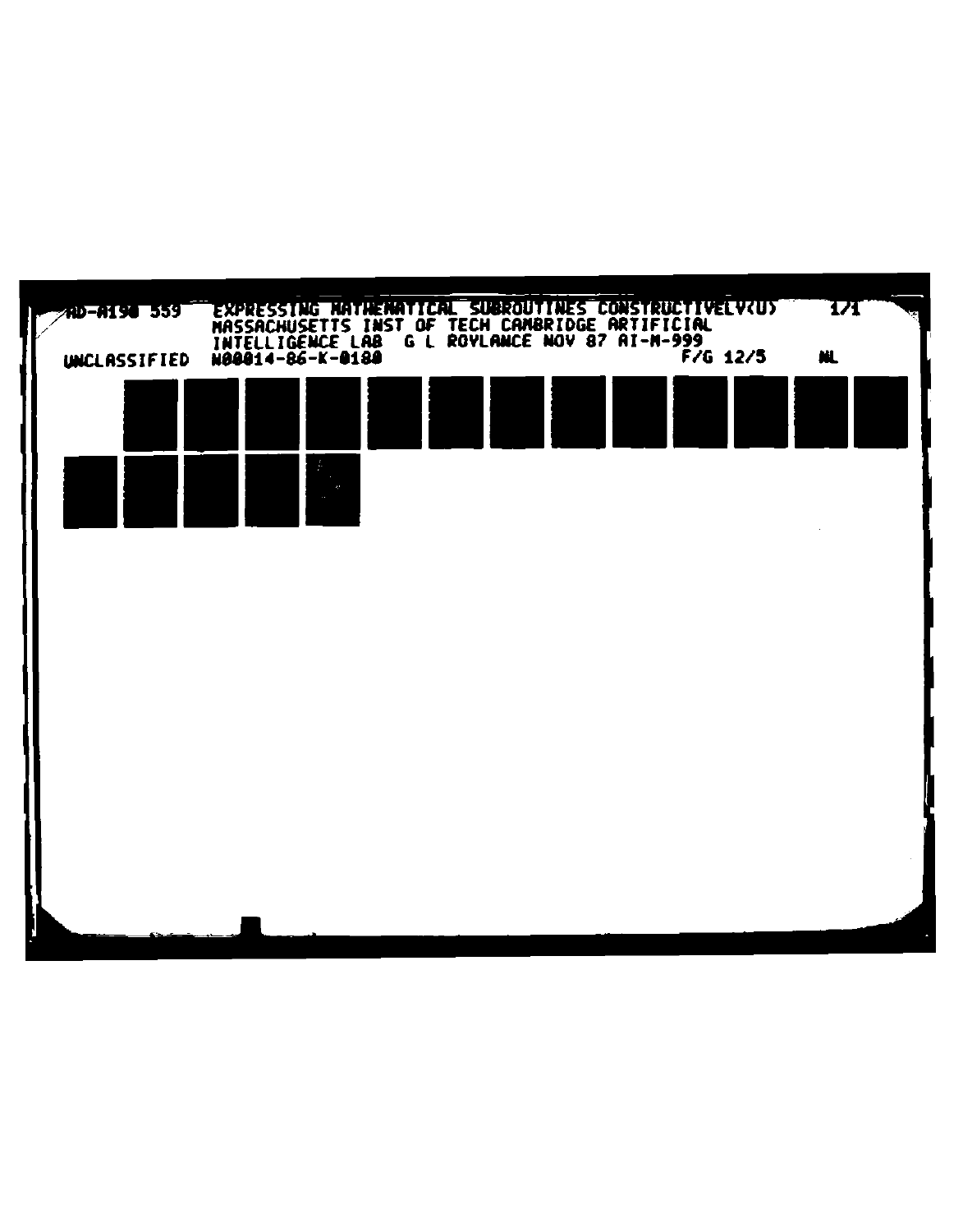

٠,

**A** 

**Bernard** 

**ASSES** 

333333

**BEATING** 

MICROCOPY RESOLUTION TEST CHAR NAL BLAES OF STANDARDS - 963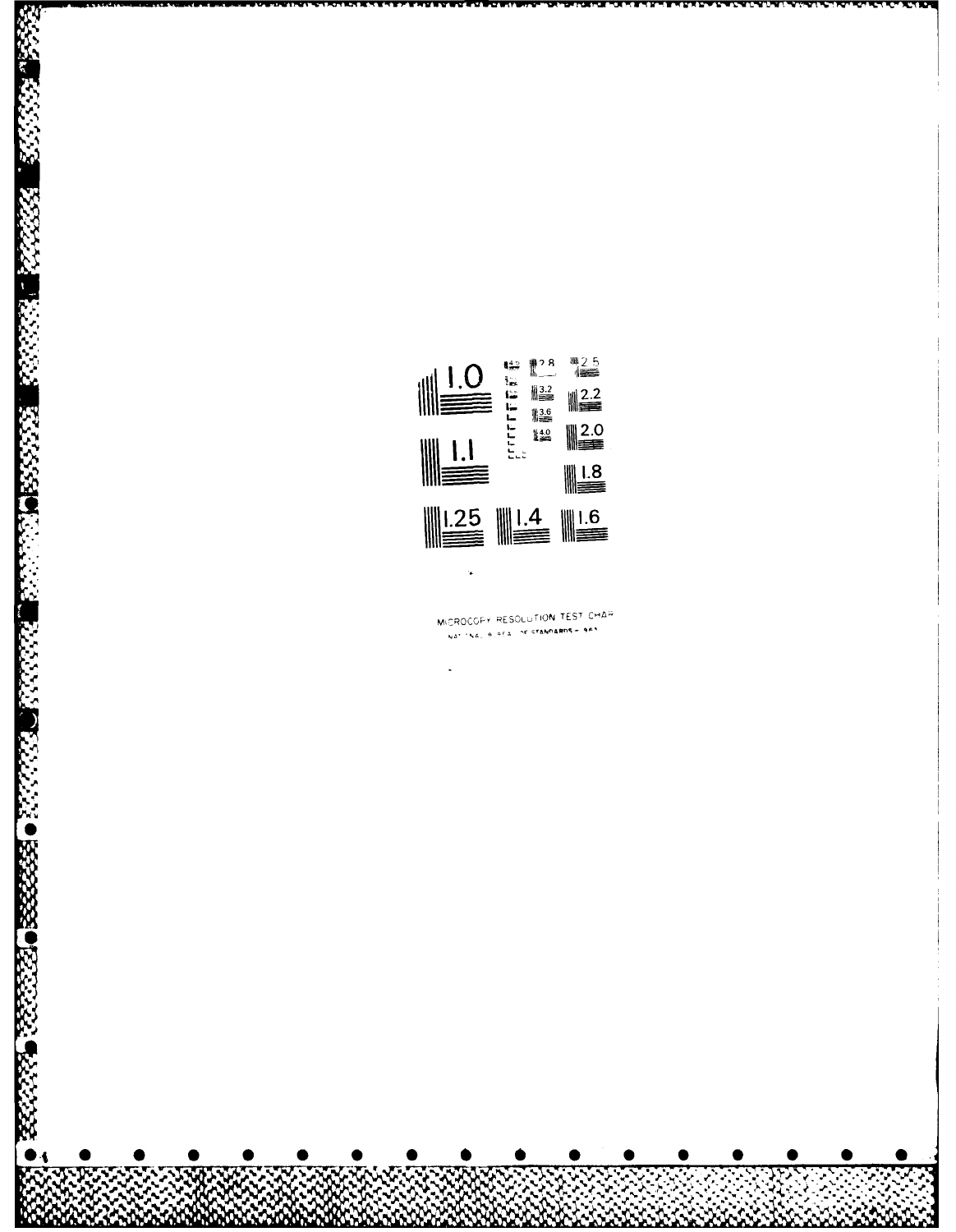# **JTIC FILE COPY**

Ő

 $\sum_{i=1}^{n}$ 

#### MASSACHUSETTS INSTITUTE OF TECHNOLOGY ARTIFICIAL INTELLIGENCE LABORATORY

A. I. Memo No 999

November 1987

 $030$ 

# Expressing Mathematical Subroutines Constructively

Gerald L. Roylance

#### Abstract

The typical subroutines that compute  $sin(x)$  and  $exp(x)$  bear little resemblance to our mathematical knowledge of these functions: they are composed of concrete arithmetic expressions that include many mysterious numerical constants. Instead of programming these subroutines conventionally, we can express their construction using symbolic ideas such as periodicity and Taylor series. Such an approach has many advantages: the code is closer to the mathematical basis of the function, less vulnerable to errors, and is trivially adaptable to various precisions.

Acknowledgments. This report describes research done at the Artificial Intelligence Laboratory of the Massachusetts Institute of Technology. Support for the Laboratory's artificial intelligence research is provided in part by the Advanced Research Projects Agency under Office of Naval Research contracts N00014-86-K-0180 and N00014-85-K-0124

©Massachusetts Institute of Technology 1987

 $Q, Q$ 

 $\mathfrak{D}$ 

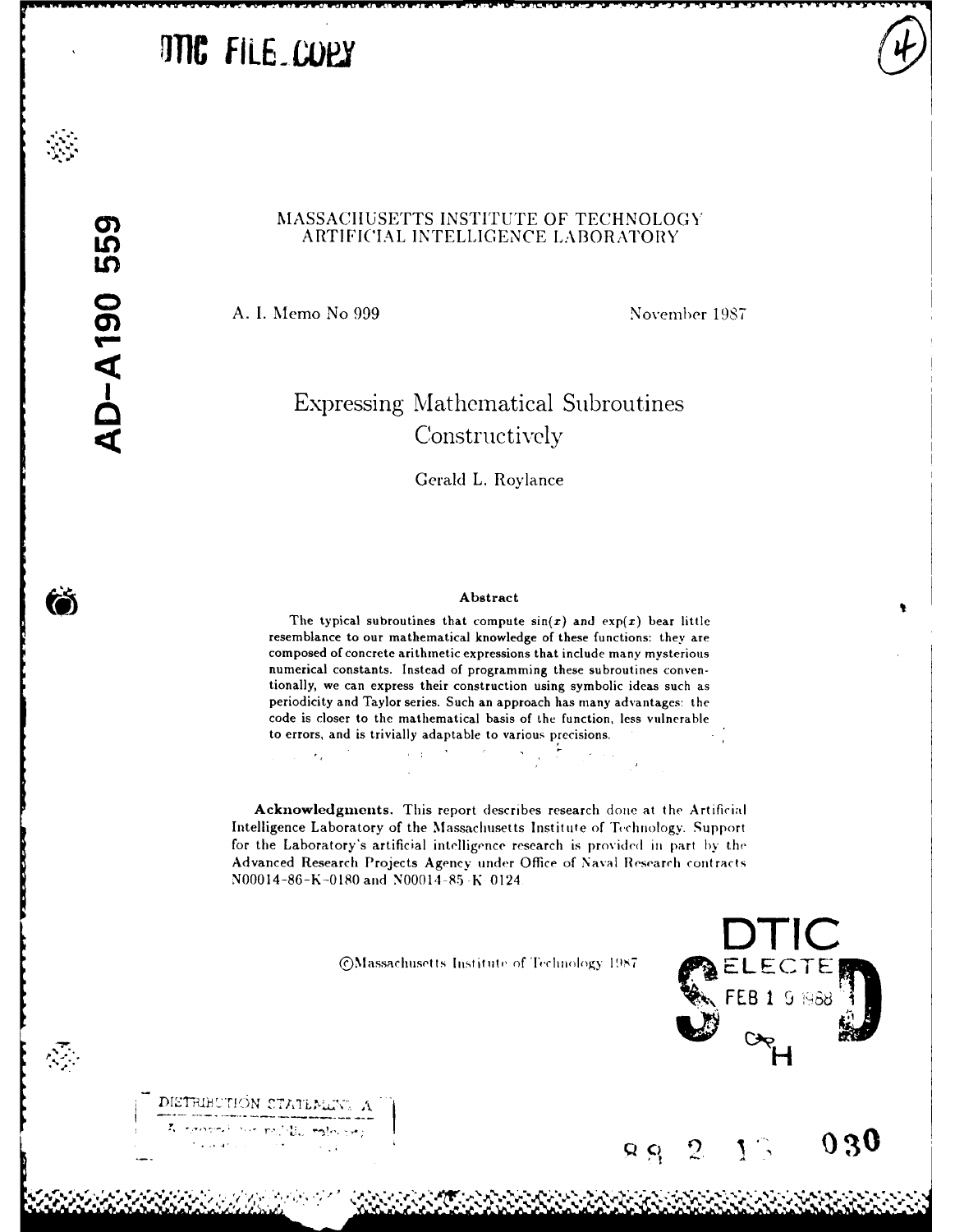```
;;; calculate sin(z * (pi/2)), -1 <= z < 1
;;; error < .5e-9
(define (sine-quad z)
  (let ((z2 (* z z)))
    z
       (+ 1.57079632662143
         (* z2
            (+ -0.64596409264401
               (* z2
                  (+ 0.07969258728630
                     (* z2
                        (+ -0.00468162023910
                           (* z2
                              (+ 0.00016021713430
                                 (* z2
                                    -0.00000341817225
                                    (define (sine x)
  (let ((quad (floor x (/ pi 2.0))))
    (let ((phase (- (mod (+ quad 1.0) 4.0) 1.0)))
     (if (>\) phase 1.0) ;sin(pi+z)=-sin(z)(- (sine-quad (- phase 2.0)))
         (sine-quad phase))))
```
4' Figure **1:** A Conventional Sine Routine in Lisp.

#### **1 Introduction**

**.'2**

**CARL CARD CAR** 

Scientific subroutines such as  $sin(x)$  and  $exp(x)$  have few abstractions, are littered with numerical constants, and are tailored to specific machines. A Lisp translation of a typical sine subroutine is given in figure 1. What is it doing? Where do these multidigit constants come from? We should be suspicious of any code that looks like this; perhaps someone has miscalculated or mistyped one of the constants. The problem with this code lies in the poor description that numerical programmers use: they write down the results of a calculation (eg, 1.57079632662143) rather than what the calculation is (eg, first term of an economized Taylor series).

This poor description is unnecessary, and this paper provides an alternative called Constructive Programming  $\mathcal{C}(\mathbb{P})$ . Instead of writing a subroutine that computes the value of the sine function, the programmer writes code to construct the subroutine that computes a value. He essentially describes how he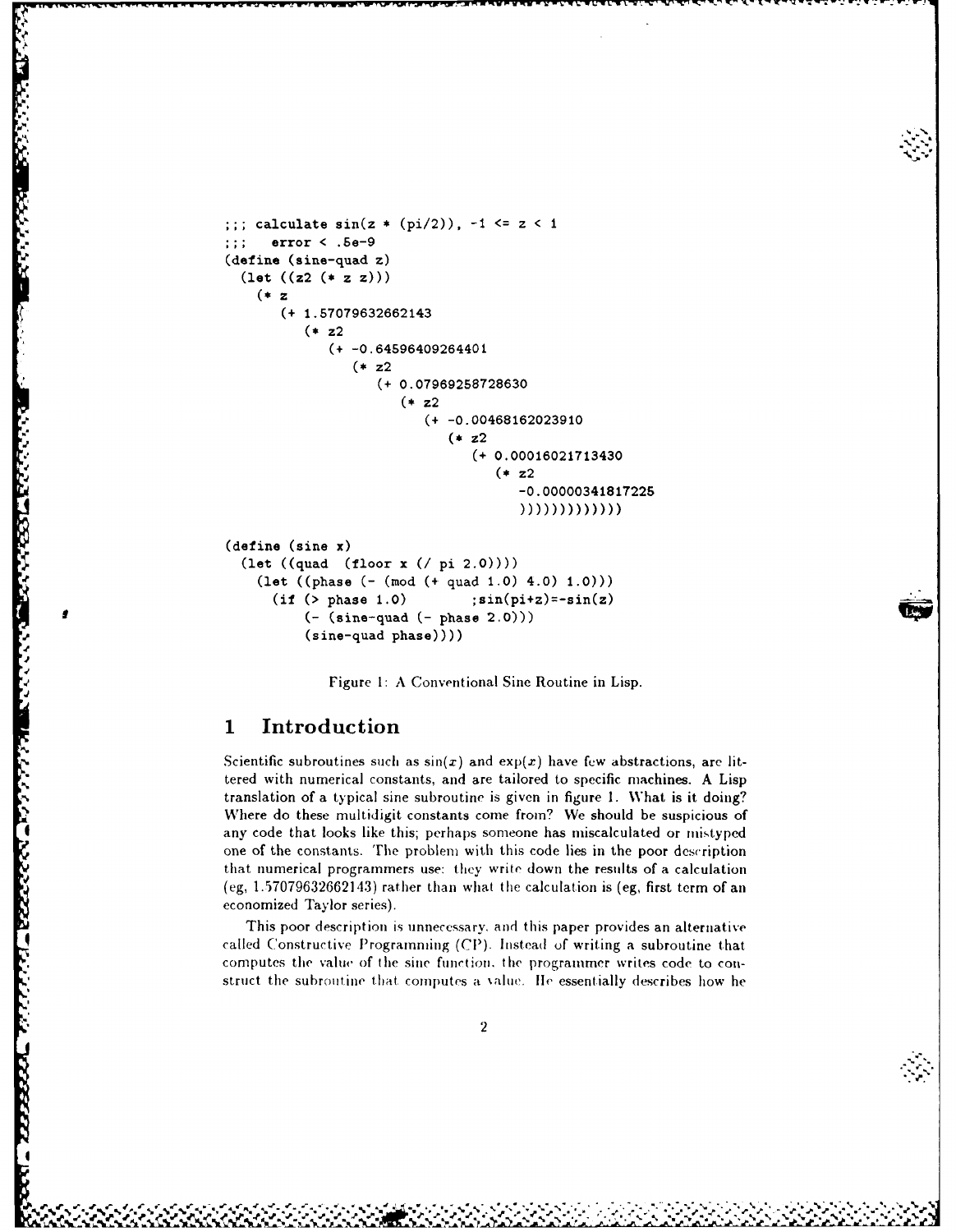would write the program rather than merely writing it. This level of indirection improves the clarity and the believability of the programs. A further benefit of **CP** is that a single description specifies a family of subroutines: just cliaiging the number that specifies the accuracy will generate the single, double.  $cr$ quadruple precision versions of a subroutine.

*)l, ;., . :* **w** *,* ' *-.. , . -r r* **r rr** *, -* **r aF.** *: .-* **-** *t -* **y W** *:.* **h** -i- **.,** -. *i* **-.** -.. *.* r " **:.r"r- w.-x-w-v ,-. r. r, r ' .r -** . .

Constructive Programming can be as efficient as the conventional metliods because the extra work of manipulating the constructive description is essentially carried out at "compile time". The meaning of "compile time" in a description based on higher order procedures is more general than when we run the compiler, and so CP can also produce efficient subroutines at "run time".

In the following sections, the sine routine will be rewritten in a constructive style. Initially the code will focus on describing the sine function and will ignore the issue of efficiency which is taken up in the later sections.

The procedures given here are in the Lisp dialect Scheme[1]. The actual code was written in Common Lisp[4], but its higher order procedures are syntactically more cumbersome. **of the sine function to map the sine function to map the sine function**<br> **of the sine of efficiency which is taken up in the later sections.**<br>
The procedures given here are in the Lisp dialect Scheme[1]. The actual code<br>

#### **2 Reducing the Interval**

**BEERING BEERS** 

**Barbara** 

One of the most obvious things a sine routine does is exploit the periodicity of the routine produces an approximation to the sine function, and approximations are most efficient if they cover only small intervals. Reducing the interval of approximation also eases the demand for high precision arithmetic.

lere is a definition of a sine routine that maps the argument into the interval  $[-\pi/2, 3\pi/2]$  (this particular interval is used because it is symmetric about  $\pi/2$ - a property that is important in a transform below). The routine sine-full is described below.

```
(define (sine-fcn x)
  (let ((cycles (floor (U (+ x (U pi 2)) (* 2 pi)))))
    (sine-full (- x (* cycles (* 2 pi))))))
```
Exploiting periodicity is something that we will do many times in the construction of mathematical subroutines, so it is worthwhile to encapsulate the idea of reducing an interval down to one period in a Iigler order procedire. **UNITELLATE (SIRCRES (Theories (Theories and Theories and Theories and Theories and This procedure fcn takes a procedure fcn takes a procedure fcn that is defined on [a. a+period] and This procedure takes a procedure fcn t** 

```
(define (period-maker fcn a period)
  (lambda (x)
    (let ((cycles (floor (- x a) period))) -
      (fcn (- x (* cycles period))))))
```
returns a procedure that replicates that function over the rest of the real line. **The** *code* above is now achieved using period-maker:

 $\mathbf{3}$ 

"~~~~~ % *,e-".,.'. ,",,P2:,--,* **."""" .' ... <sup>u</sup>**i *"'* **-","** *.'* . **'** ." *e,-.,..* **%. ' ..** - **.** *, .,,.* - ° **-** % *v* **%** *a'* ,%,, %-." **%-** .,,

**1;':,** t

**WE WANTED TO AND THE RESIDENT OF THE RESIDENT OF THE RESIDENT OF THE RESIDENT OF THE RESIDENT OF THE RESIDENT OF THE RESIDENT OF THE RESIDENT OF THE RESIDENT OF THE RESIDENT OF THE RESIDENT OF THE RESIDENT OF THE RESIDENT**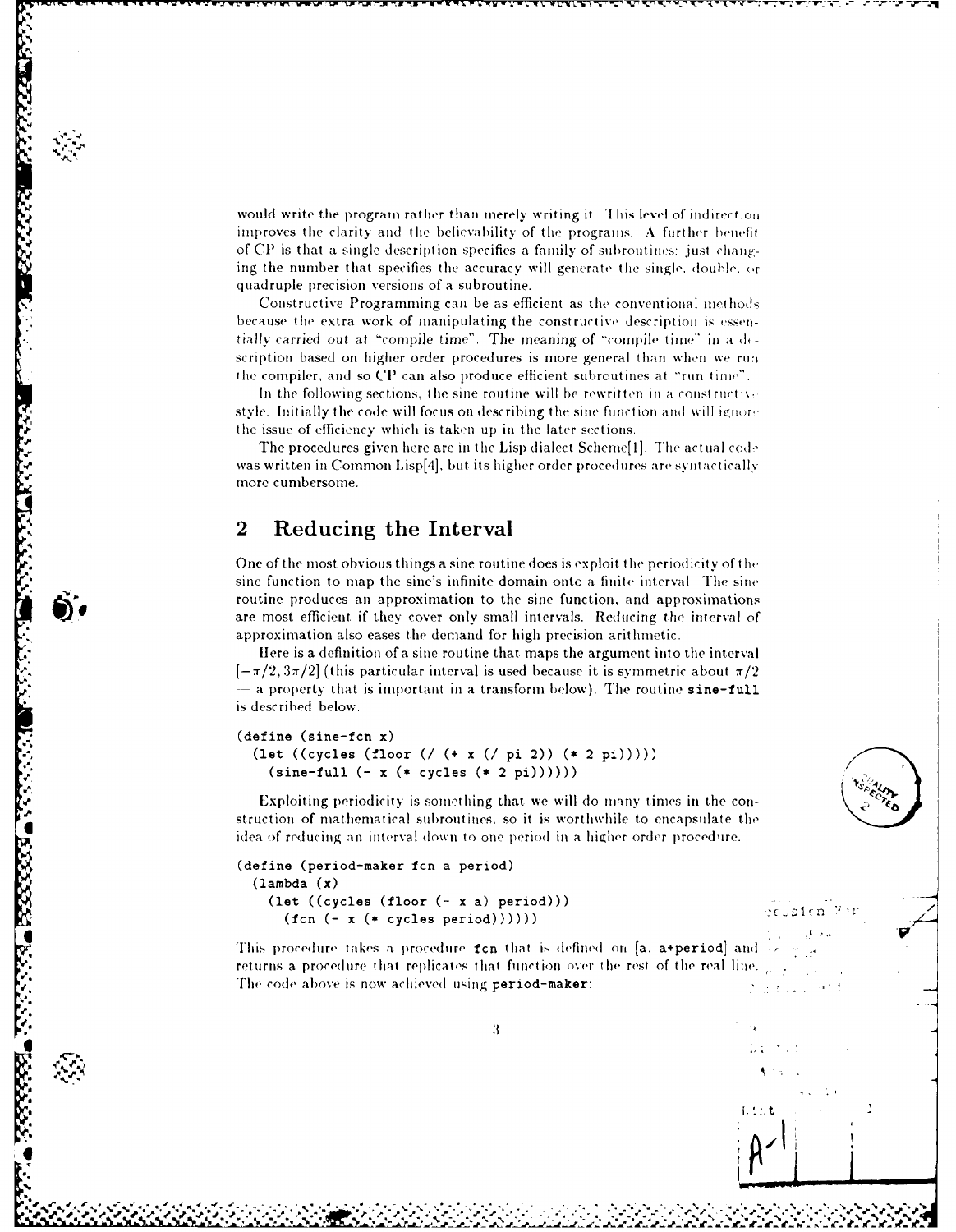(define sine-fcn  $(\text{period–maker sine-full } (- { / pi 2}) ( * 2 pi)))$ 

**A** further reduction of the interval of approximation uses the reflective symmetry of the sine function about  $\pi/2$ .

```
(define (sine-full x)
 (sine-half (if (< x (U pi 2)) x (- pi x)))))
```
**[J, %,**

**,...**

As before, a higher order procedure will express this reflective symmetry.

```
(define (reflection-maker fcn a)
 (lambda (x)
     (fcn (if (< x a) x (- (* 2 a) x)))))
(define sine-full
 (reflection-maker sine-half ( / pi 2)))
```
\While other trigonometric identities can be applied to further reduce the interval of approximation, they are usually not beneficial for reasons beyond the scope of this paper.

These procedures exploit properties of the sine function in order to reduce the routine's argument to a small interval (in this case, the domain of the as yet undefined procedure sine-half:  $[-\pi/2, \pi/2]$ ). There are no obscure constants and we should feel confortable with the trigonometric identities used. We must still address, however, the method of generating values of the sine over this reduced interval. The next section discusses the construction of a sine approximation on the half period.

## **-3** Power Series Approximations

A transcendental function such as the sine function can be represented by a Taylor series:

$$
\sin(x) = \sum_{i=0}^{\infty} (-1)^i \frac{1}{(2i+1)!} x^{2i+1}
$$

This particular Taylor series is absolutely convergent for all values of x. Notice that there are no multidigit magic constants in the description of the Taylor series.

A simple way to procedirally represent lie ith term of the sine power series is as a simple function.

```
(define (sine-term i)
 (term-make UI (expt -1 i)
              (factorial (+ (+ 2 i) 1))); coefficient
           (+ (* 2 i) 1))) ; power
```
**>** . j **k**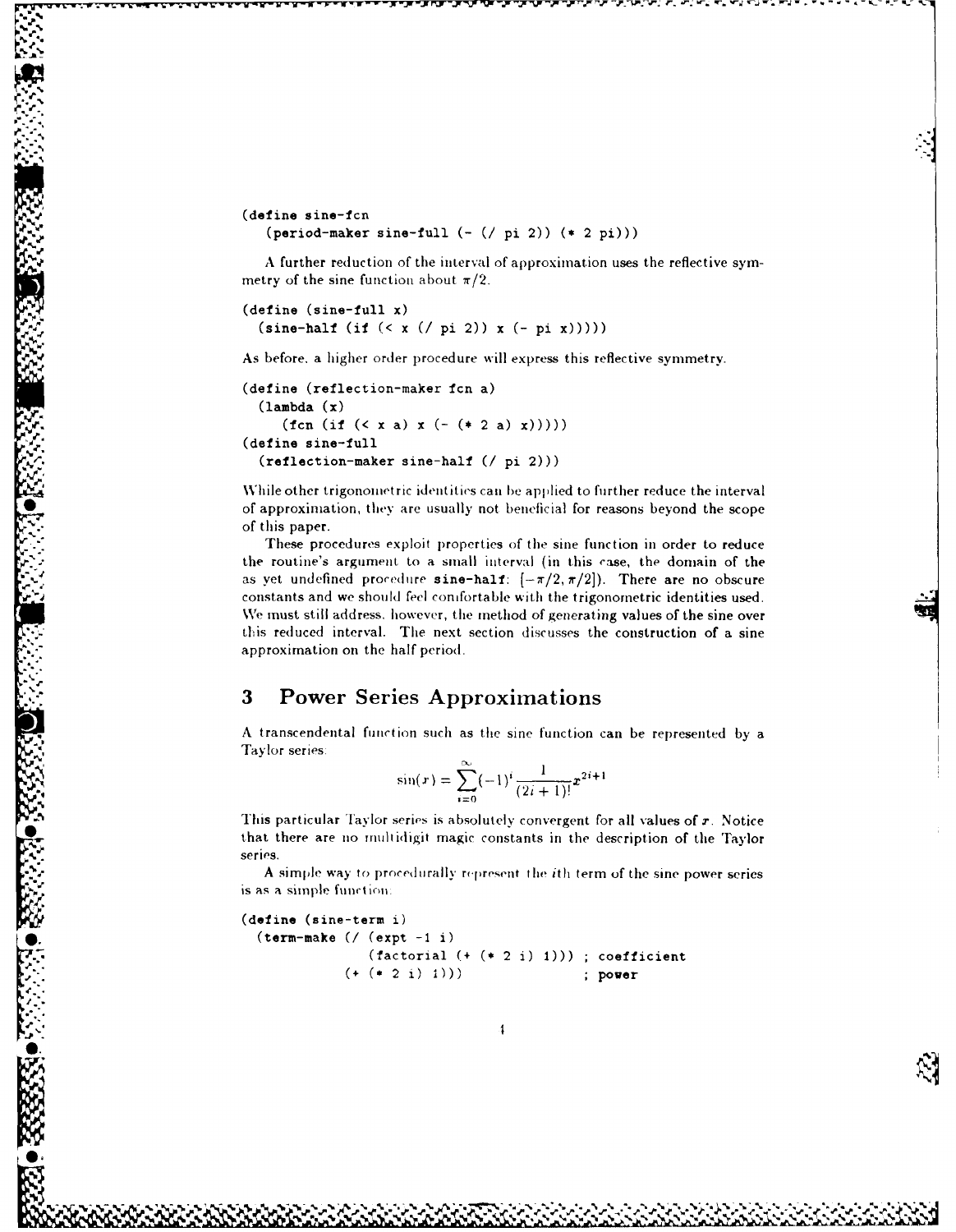The function (term-make a b) produces a representation of  $ax^b$ . The sine-term procedure is a finite description of the infinite series. In the code that follows we will use this procedure as the representation of the sine function.

It would take infinite time to use all the terms of a power series, so we must have some method of truncating the series to a finite number of terms. The first n terms of the power series can be turned into a polynomial (which we will call a termlist) with this code.

```
(define (sine-truncated-series n)
  (if (< n 0)
      (termlist-make)
      (termlist-adjoin (sine-term n)
                        (sine-truncated-series (1 - n)))))
```
The procedure termlist-make creates a termlist with no terms: termlist- adjoin produces another termlist that has one more term. The general version that will truncate a power series represented by a term function is:

```
(define (truncated-series term-fcn n)
  (if (< n 0)
      (termlist-make)
      (termlist-adjoin (term-fen n)
                       (truncated-series term-fcn (I- n))))))
```
Thus we can rephrase the truncated sine *series* more simply as

```
(define (sine-truncated-series n)
 (truncated-series sine-term n))
```
**"-** *"*

Now, with the aid of a function termlist-eval that evaluates the polynomial represented by a termlist for a particular point, we can approximate the sine function with our truncated series. For example, if we need only the first, 10 terms of the series to get a required accuracy, then we could use this code to evaluate the sine function.

```
(define (sine-half x)
 (termlist-eval (sine-truncated-series 10) x))
```
While this routine will compute values of the sine function, it has a couple of severe problems: we don't know how accurate it is, and it. is ridiculously slow and inefficient. The next sections will fix these problems without changing the basic strategy.

### **• °** 4 How Many Terms Should be Used?

**\_ S." -, ., -,. . . . ,/ -... %**

The discussion in the previous section got rid of many magic numbers, but didn't eliminate all of them: the number of terms to include in the truncated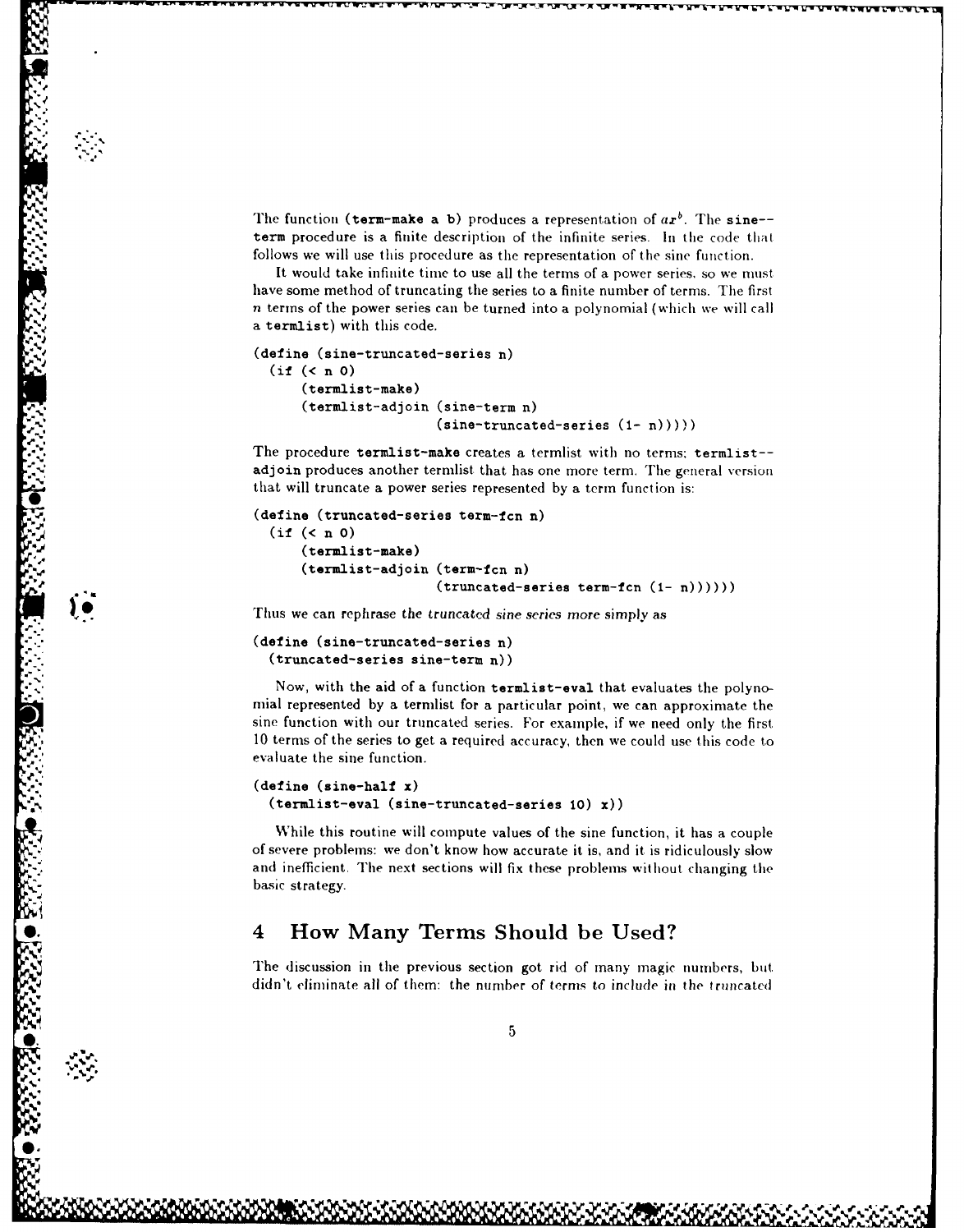series is a magic number, so let's get rid of it. For a particular accuracy and **.** a particular argument, we need to know the number of terms needed to attain that accuracy.

We should not truncate a series until we know that its terms are definitely getting smaller. Notice that the individual terms of the sine series

$$
\sin(x) = \sum_{i=0}^{\infty} (-1)^i \frac{1}{(2i+1)!} x^{2i+1}
$$

are monotonically decreasing when the denominator starts growing faster than the numerator. This point happens when  $2i + 1 > x$ .

The absolute error in the truncated sum of an alternating sign, absolutely convergent, series is less than the magnitude of the first term neglected. Thus we can write some code to tell us how many terms of the series we need to take. The function term-eval evaluates the term at a particular value of *x.*

```
(define (sine-number-of-terms eps x)
  * (do ((i (ceiling (U (- x 1) 2)) (1+ i)))
      ((< (abs (term-eval (sine-term i) x)) (abs eps))
       (1- i)))
(sine-number-of-terms 1.0e-6 (/ pi 2)) -> 5
(sine-number-of-terms O.Se-9 (/ pi 2)) -> 7
```
Thus we only need 5 terms (which is a 9th degree polynomial) to find the sine of  $\pi/2$  to 6 digits.

In order to generalize these ideas to other alternating sign, absolutely convergent, power series, we must specify when the absolute value of the series terms are monotonically decreasing and when the terms have are small enough to be ignored. When the series turns monotonic is, in general, a function of the series variable *x.* so we should use a lambda expression to specify it. For the sine example, we would use

```
(define (sine-mono x)
  *.. (ceiling (U (- x 1) 2)))
```
**Vti.**

**6**

We only require that this function be conservative in its estimate.

With the aid of the monotonic function, we can determine the number of terms required to achieve an accuracy eps.

```
(define (number-of-terms term-fcn mono-fcn eps x)
  (do ((i (mono-fcn x) (1+ i)))
      ((\langle (abs (term-eval (term-fcn i) x)) (abs eps))
       (1- i))))
```
 $(number-of-terms sine-term sine-mono 1.0e-6 ( / pi 2))$   $\rightarrow$  5

Rolling everything together, we can calculate an arbitrary (alternating sign, absolutely convergent) truncated power series that will achieve a desired accuracy.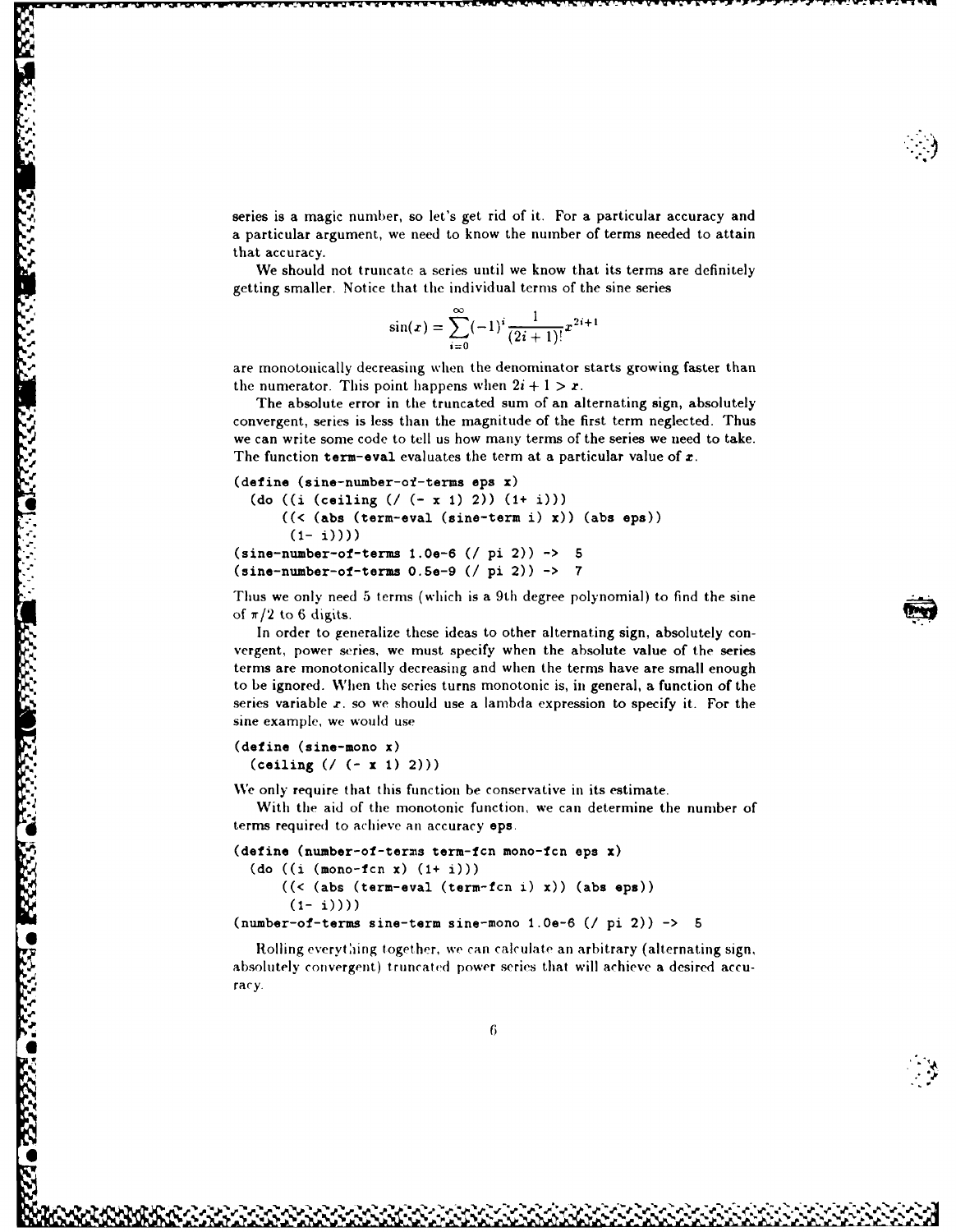```
(define (truncated-series-eps term-fen mono-fcn eps x)
  (truncated-series term-fcn
                    (number-of-terms term-fcn
                                     mono-fcn
                                     eps x)))
```
**%.** Thus we can define a version of the half period sine routine using no magic numbers that is accurate to 9 digits.

```
(define sine-half-9
  (\texttt{lambda}(x))(termlist-eval
      ." (truncated-series-eps sine-term sine-mono
                               1.0e-9 ( pi 2))
      x))
```
We can, in principle, generate arbitrarily accurate routines this way. Using ratio nal arithmetic (because our floating point numbers were not accurate enough!), we have generated sine routines that have 346 digits of precision.

#### **5** Compile Time and Run Time

**% .x)))**

The unfortunate feature of the code we've shown so far is that every time we call the sine routine, we have to recompute the truncated power series and then evaluate it. That's a lot of overhead. It would be better if the truncated series could be determined once and never computed again.

A trivial change to the code above calculates the termlist only once  $-$  when the procedure is defined.

```
(define sine-half-9
  (let ((terms (truncated-series-eps sine-term sine-mono
                                      1.0e-9 (/ pi 2))))
    (lambda (x)
      (termlist-eval terms x))))
```
In this version, the termlist is explicitly calculated and then squirreled away in the environment of the closure (see figure 2) made by the lambda expression. Whenever the closure is called, it accesses the termlist stored in the environment instead of recomputing it.

Traditionally. this optimization is a compile time versus run time distinction. )oing things at compile time requires doing them only once: things (lone *at.* run time are done again for each call. While intuitively this distinction is what we want, the world of higher order procedures is a little more complicatcd. In conventional programming languages, procedures are only built at compile time, but Lisp lets them be built, at run time. The code above calculates the

**S. '"** ' - ... X " . .. - .-. . j . % ,. .,.. , . **,** , . . . . . ,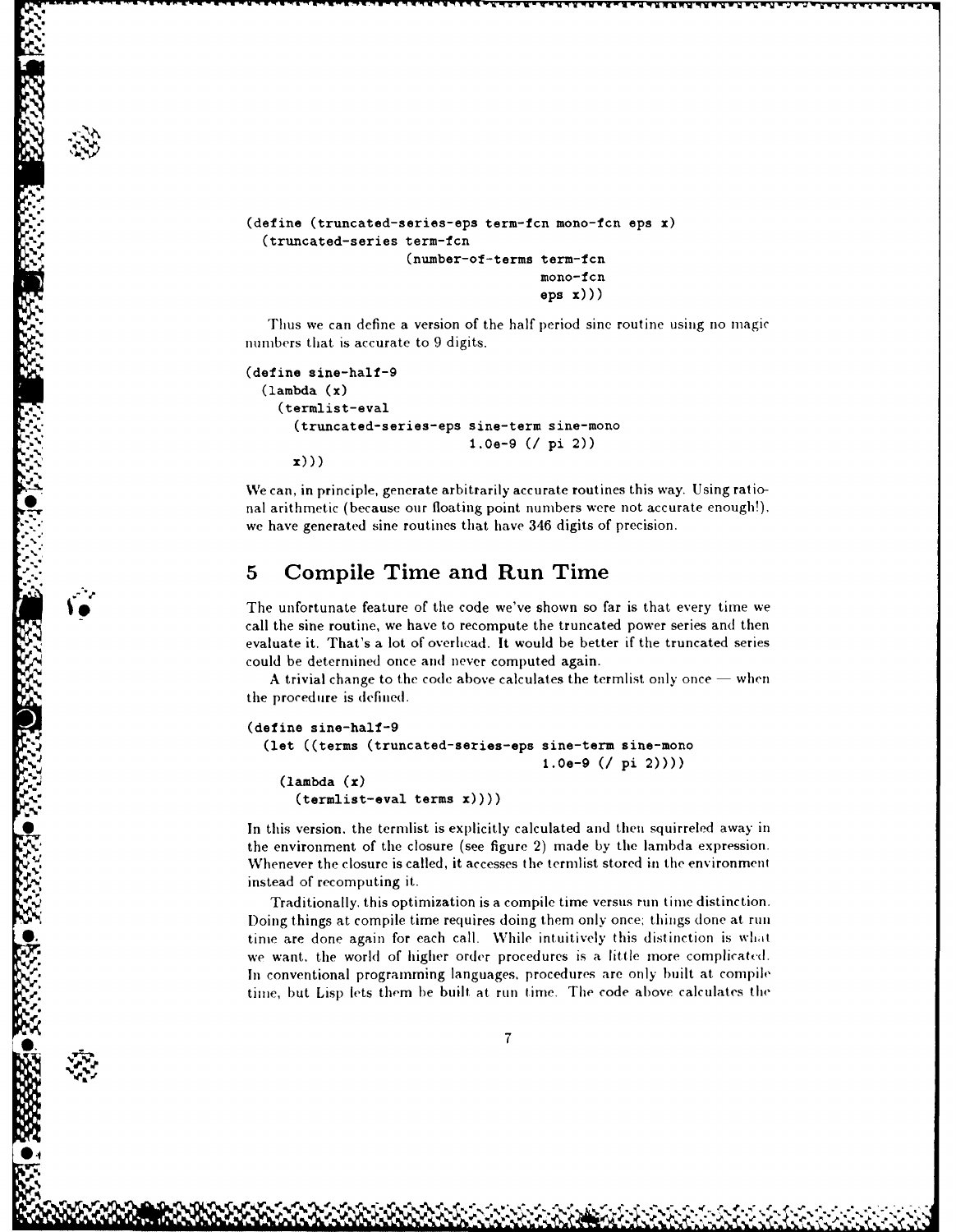



Figure 2: Environment Diagram for sine-half-9.

truncated series when the procedure (closure) is defined (definition time); it makes no difference whether the code is interpreted or compiled, the ternlist will only be calculated once.

In theory, Lisp compilers could do extensive optimization of these procedures truncated series when the procedure (closure) is defined (definition time); it<br>makes no difference whether the code is interpreted or compiled, the termlist<br>will only be calculated once.<br>In theory, Lisp compilers could do tegration of termlist-eval. In practice, Lisp compilers are not that advanced and there will be a performance penalty caused by lexical lookups, procedure call overhead, and the inability to compile out general type dispatches. These problems should be short-lived, but even if they are not, they have minimal impact on constructive programming. One can, for example, recast the above procedures as macros whose compile time expansions include these optimizations. Though that approach is expedient, it is not an appropriate long term methodology. Writing macros that do such optimizations also runs counter to the point of this paper: we want the programming language, not the programmer, to do the low level work.

#### **6** Economization

**\*0,**

By exploiting the periodicity and the symmetry of the sine function, we produced a sine routine that uses a finite number of the terms of the original Taylor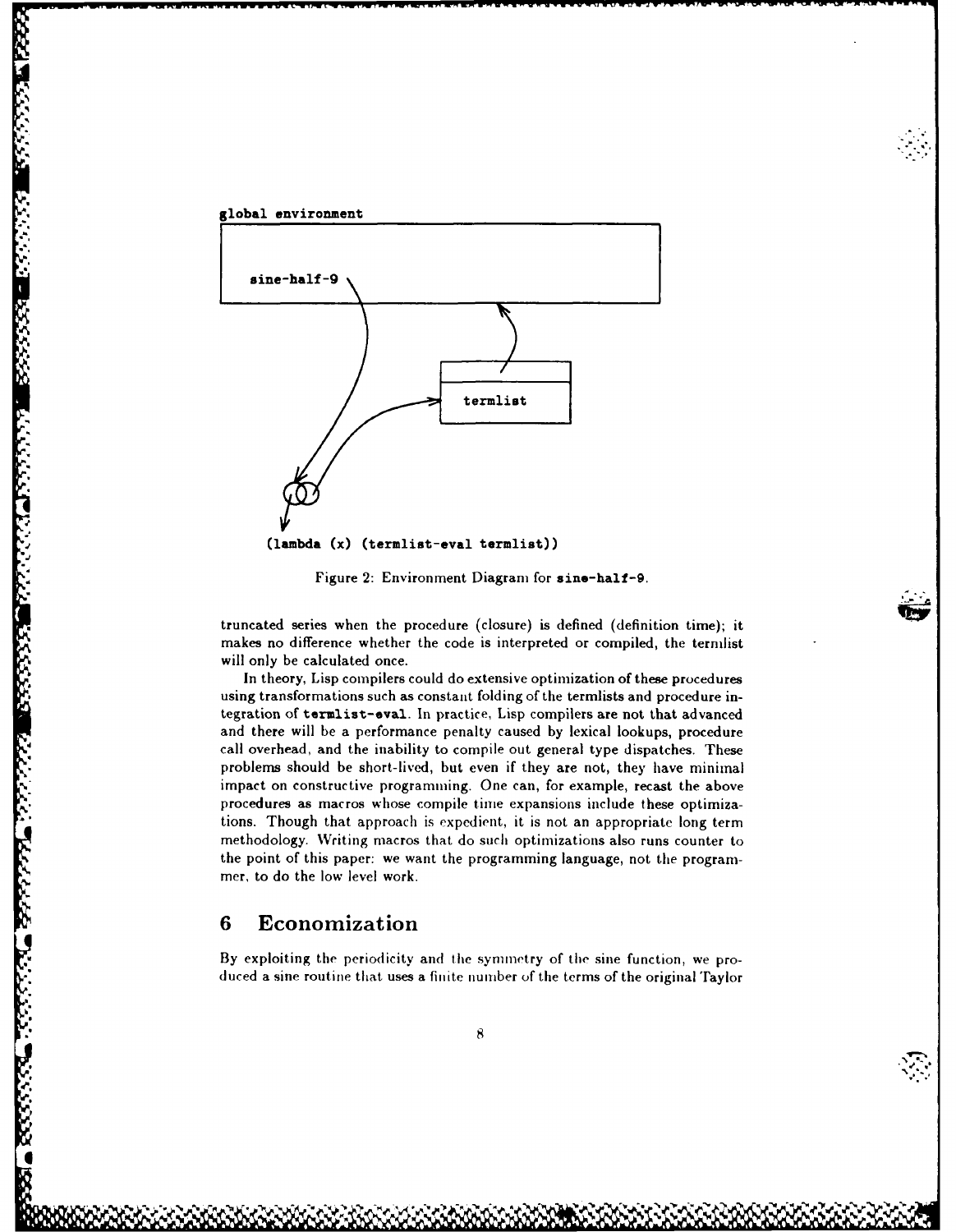

Figure 3: Uneconomized Sine Approximation

series. We could use this routine, but there are some other improvements that should be made. **A** Chebyshev economization **[3]** of the truncated series reduces the number of terms that need to be calculated. Economization is a trick that is worthwhile whenever a polynomial will be evaluated repeatedly (as in a subroutine library). The reduction in computation time can be significant: a 7 term polynomial can be reduced to 5 terms using a Chebyshev economization.

The reason that the truncated series for sine can be economized is that most of its error is concentrated near the end points of the approximation interval. Economization spreads this error throughout the interval. The initial error curve of a 6 term sine series is shown in figure 3. An economized error curve is shown in figure 4.

The expression

 $\cdot$  .

**PREDICT** 

#### (chebyshev-economization-scaled s poly initial-error error-bound)

takes a polynomial (termlist) whose domain is **-s** to **s** and whose initial error is initial-error and returns a new polynomial whose error is less than error-bound. It is an error if initial-error > error-bound. The routine uses Chebyshev polynomials.

Figure 5 gives a definition of sine-half-maker that uses an economized series to produce a sine function to a desired accuracy.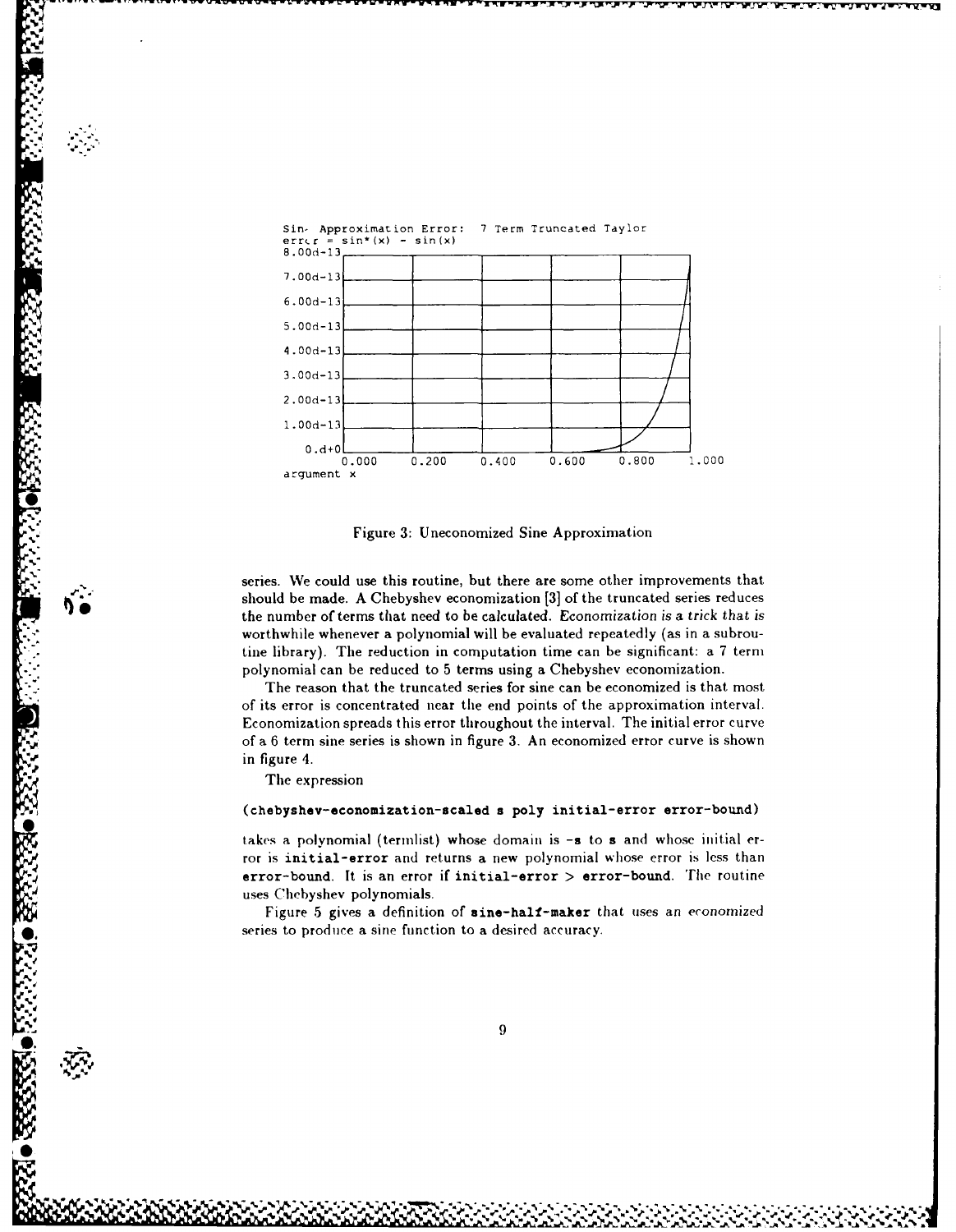

**PERSONAL PROPERTY AND PROPERTY AND ARRAY AND ARRAY AND ARRAY AND ARRAY AND ARRAY AND ARRAY AND ARRAY** 

**ANAL ARANG ARAWAN REPORT ARANG ANG KABABASAN SA PAGKATAN SA PAGKATAN** 



```
(define (sine-half-maker eps)
  (let ((termlist
           (chebyshev-economization-scaled
             (7 \text{ pi } 2)(truncated-series-eps sine-term sine-mono
                                      ( / eps 10) ( / pi 2))
             (7 eps 10)
             eps))
    (\texttt{lambda}(x))(terminalist-eval termlist x))))
```
Figure 5: sine-half-maker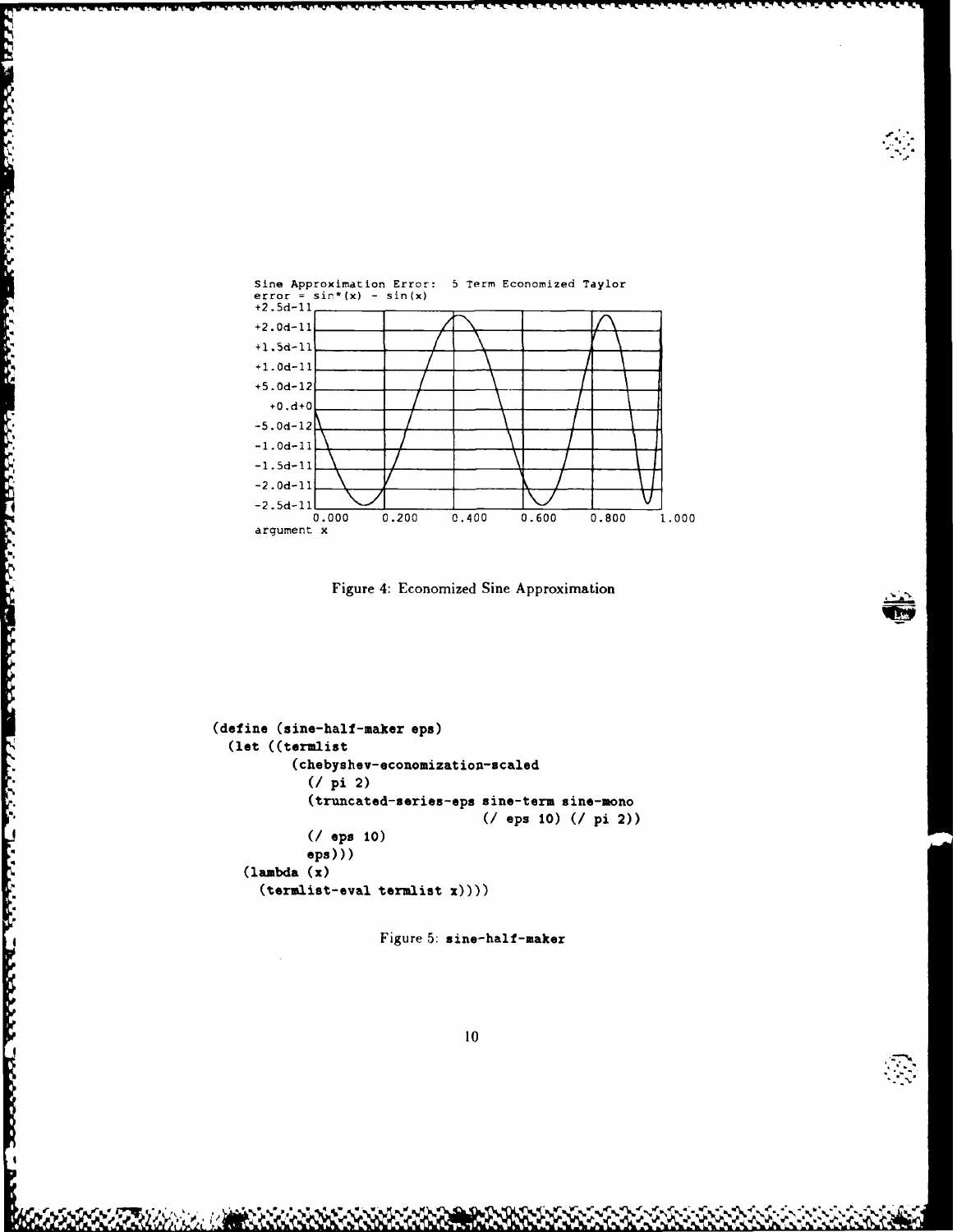#### **<sup>7</sup>**Sine Summary

*N*

-!'

Programming a sine routine constructively involves specifying a few steps. *The* domain of the function is reduced to a reasonably small interval by employing the periodicity and symmetry of the sine function. Within that interval, the sine function is approximated by an economized Taylor series. In order to **be** readable and believable, a program should reflect these steps; the code in figure 6 tries.

### **8** Bessel Functions

Constructive Programming is not limited to sine routines; it applies to a broad class of problems that occur in subroutine libraries and even includes some exotic functions. For example, these methods can be used on Bessel functions. Abramowitz[2] (section 9.1.10) gives the power series expansion for the Bessel functions of integer order *v* as:

$$
J_{\nu}(z) = (z/2)^{\nu} \sum_{k=0}^{\infty} \frac{(-1/4z^{2})^{k}}{k!\Gamma(\nu+k+1)}
$$

Translating this expression into the termlist representation (and making use of  $\Gamma(n + 1) = n!$  for integer *n* gives us a term-maker function:

```
(define (bessel-term-maker v)
  (lambda (k)
    (\text{term-make } (* (expt (/ 1 2) v))( (expt (/ -1 4) k)
                      (factorial k)
                       (factorial (+ v k))))
                (+ v (* 2 k)))))
```
A term-maker function is used here because the Bessel functions are a parameterized family. Calling bessel-term-maker with an argument v gives us a term function for that order Bessel function.

The Bessel function series is monotonic decreasing if  $|z|/2 < k$ , so we can determine the term after which the terms are monotonically decreasing:

```
(define (bessel-mono-maker v)
  (lambda (x)
    (ceiling ( (abs x) 2))))
```
These two functions now let us construct a termlist to arbitrary accuracy. bessel-series-eps returns a termlist for the Bessel function of order v that has accuracy eps as long as the argument does not exceed the value x.

**S.!** % **,% " v** " **.% %** "' **"" "%** % **" '% '%** " " **""** ""2 **" "'"** ' ' "% " '-2' ' **"** . . . **"**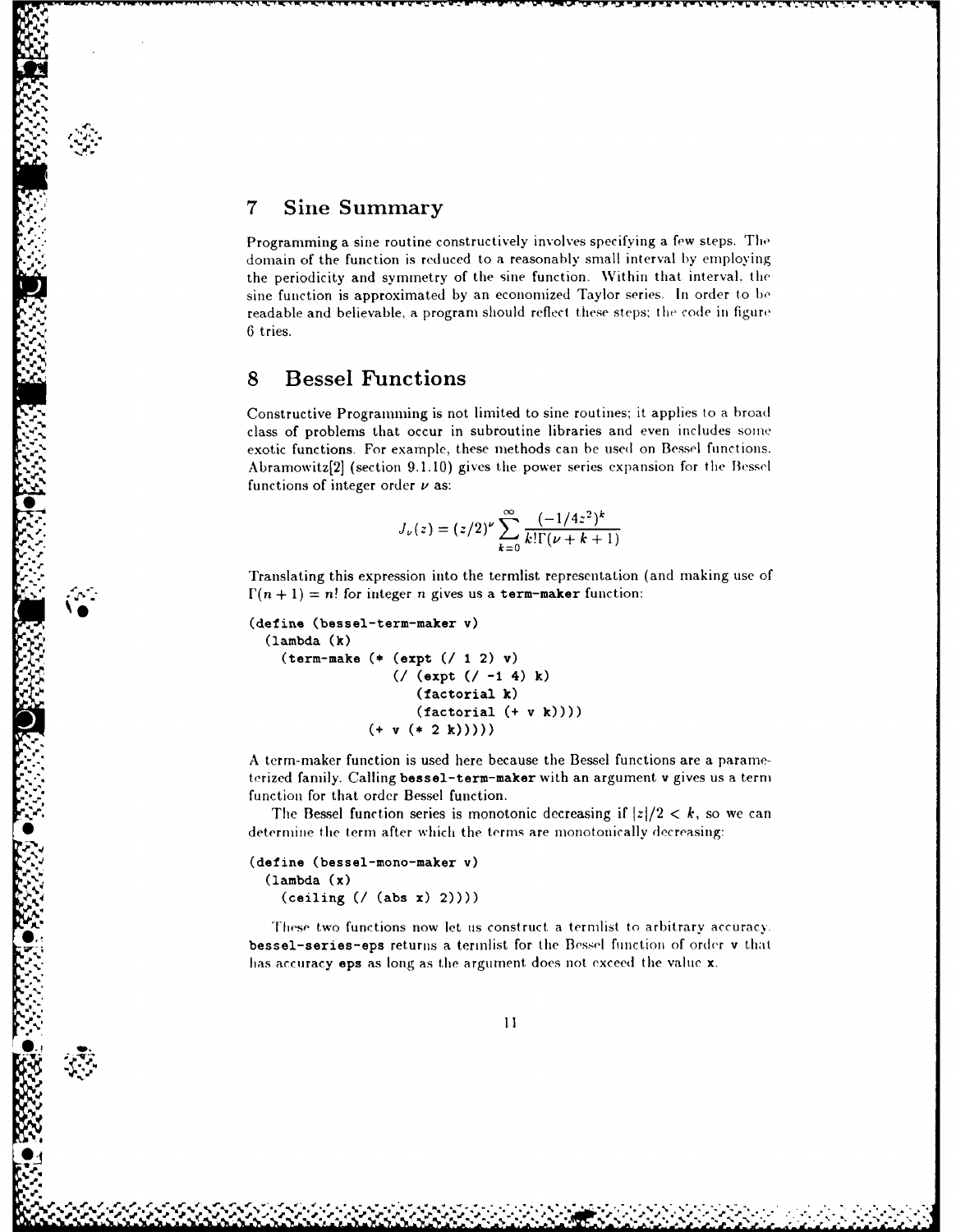```
;; Describe the Taylor Series
(define (sine-term i)
  (term-make (U (expt -1 i)
                (factorial (+ (* 2 i) 1)))
             (+ (* 2 i) 1)))
(define (sine-mono x)
  (ceiling (U (- x 1) 2)))
;; Build a half period sine to any accuracy
(define (sine-half-maker eps)
  4 (let ((termlist
          (chebyshev-economization-scaled
            (U pi 2)
            (truncated-series-eps sine-term sine-mono
                                  * (I eps 10) (I pi 2))
            (/ eps 10)
            eps)))
    (lambda (x)
      (termlist-eval termlist x))))
;;; Expand a half period sine to the real line
(define (sine-maker eps)
  (let* ((sine-half (sine-half-maker eps))
         (sine-full (reflection-maker sine-half (/ pi 2))))
    (period-maker sine-full (- (/ pi 2)) (* 2 pi)));;; Make an instance accurate to 9 digits
(define sine
  4 (sine-maker 0.Se-9))
```
Figure 6: Sine Routine Without Magic

**I**

**REPORT OF A PROPERTY OF A PROPERTY OF A PROPERTY OF A PROPERTY OF A PROPERTY OF A PROPERTY OF A PROPERTY OF A** 

'p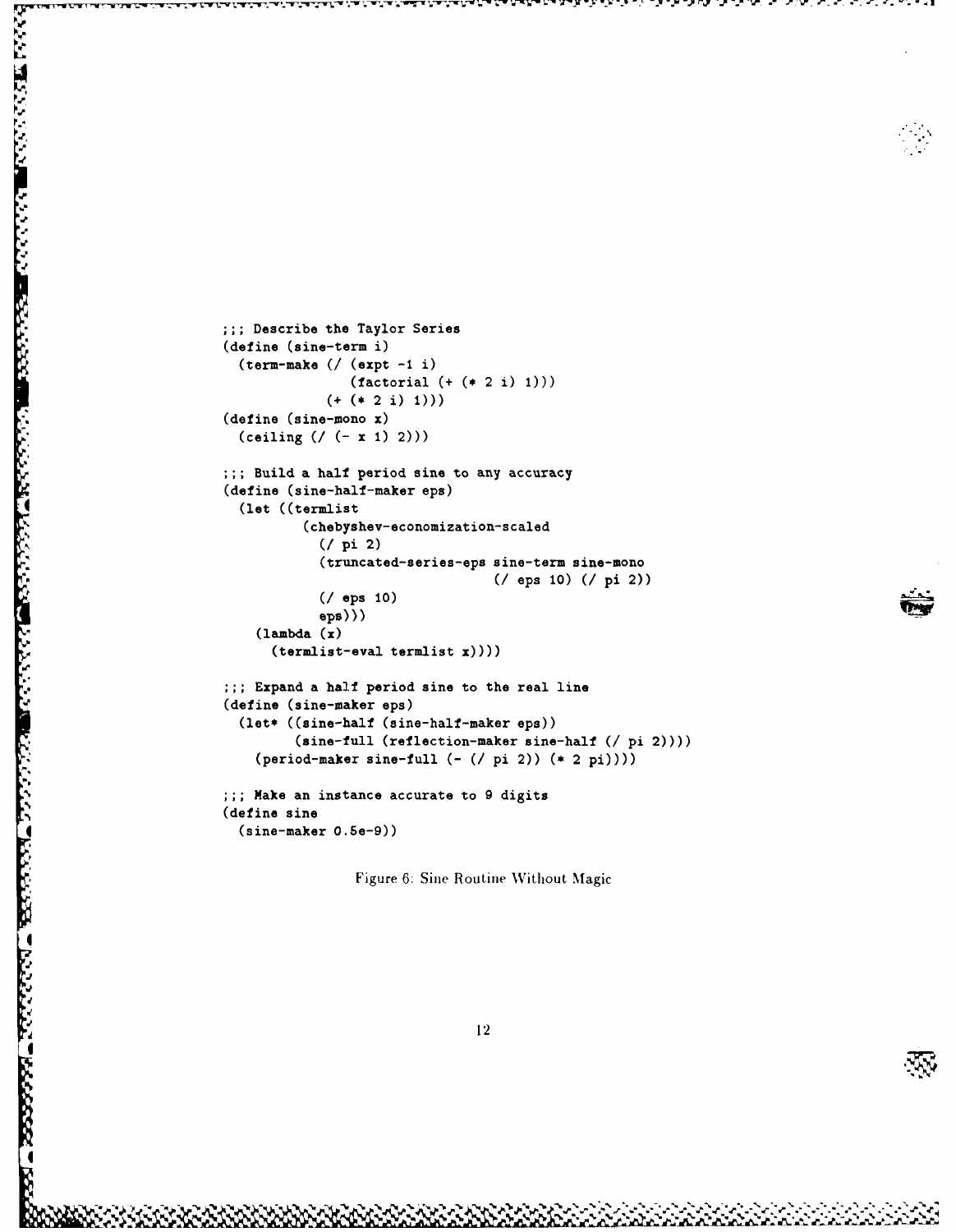```
(define bessel-0-8-c
 (let* ((a 3.OdO)
        (eps 5.Od-8)
        (eps2 (U eps 1000))
        (termlist (chebyshev-economization-scaled
                    a
                    (bessel-series-eps v a eps2)
                    eps
                    eps2)))
   (lambda x)
     (termlist-eval termlist x))))
```
Figure 7: bessel-0-8-c

```
*! (define (bessel-series-eps v x eps)
  (truncated-series-eps (bessel-term-maker v)
                         (bessel-mono-maker v)
                         eps x))
```
Chebyshev economization is also appropriate here and also little trouble. **N%** Figure 7 has an economized Bessel procedure that is accurate to 7 digits. A plot of the approximation error is given in figure 8.

Earlier we were suspicious about code that used magic numbers. Abramowitz. in section 9.4.1, gives the coefficient values for a Bessel function approximation over the interval [-3,3] with an accuracy of 5.OE-8. A plot of the approximation error is given in Figure 9. The approximation that we computed (without magic numbers) has just as many terms as in the Abramowitz reference, but **it is** 40 **times more** accurate. The approximation they give is not wrong because they correctly state the error bound, but it is sad that they needlessly threw away some available accuracy.

#### **9 Summary**

**4W,**

**0**

*Lv~'i 10* 41 **MW5-: .**

This paper has only shown a few techniques for approximating functions, but there are many others. The primary goal has been to show how to express code in terms of its development rather tlhan as a sequence of arithmetic operations. Such an expression makes explicit the properties of the approximation **-** its accuracy, for example, is an integral part of the code rather than a comment that the programmer just happened to add to the source code amid several mysterious numbers. A further benefit of this approach is that one expression of a function will provide single, double, and quadruple precision instances.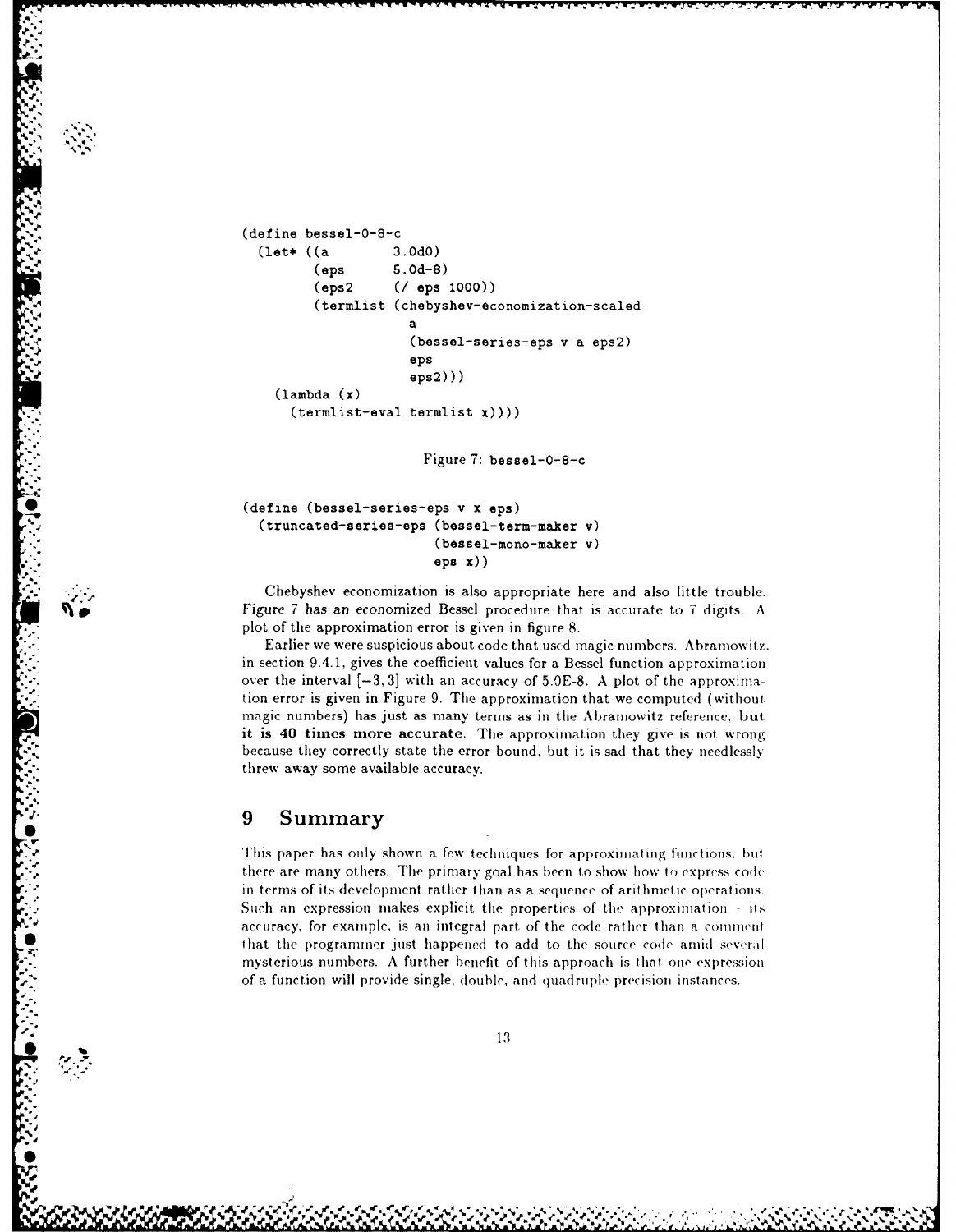

**%**

**S:-4.0d-8**

"1

Figure **8:** Error curve for economized Bessel function.



Figure 9: Error curve for NBS Bessel function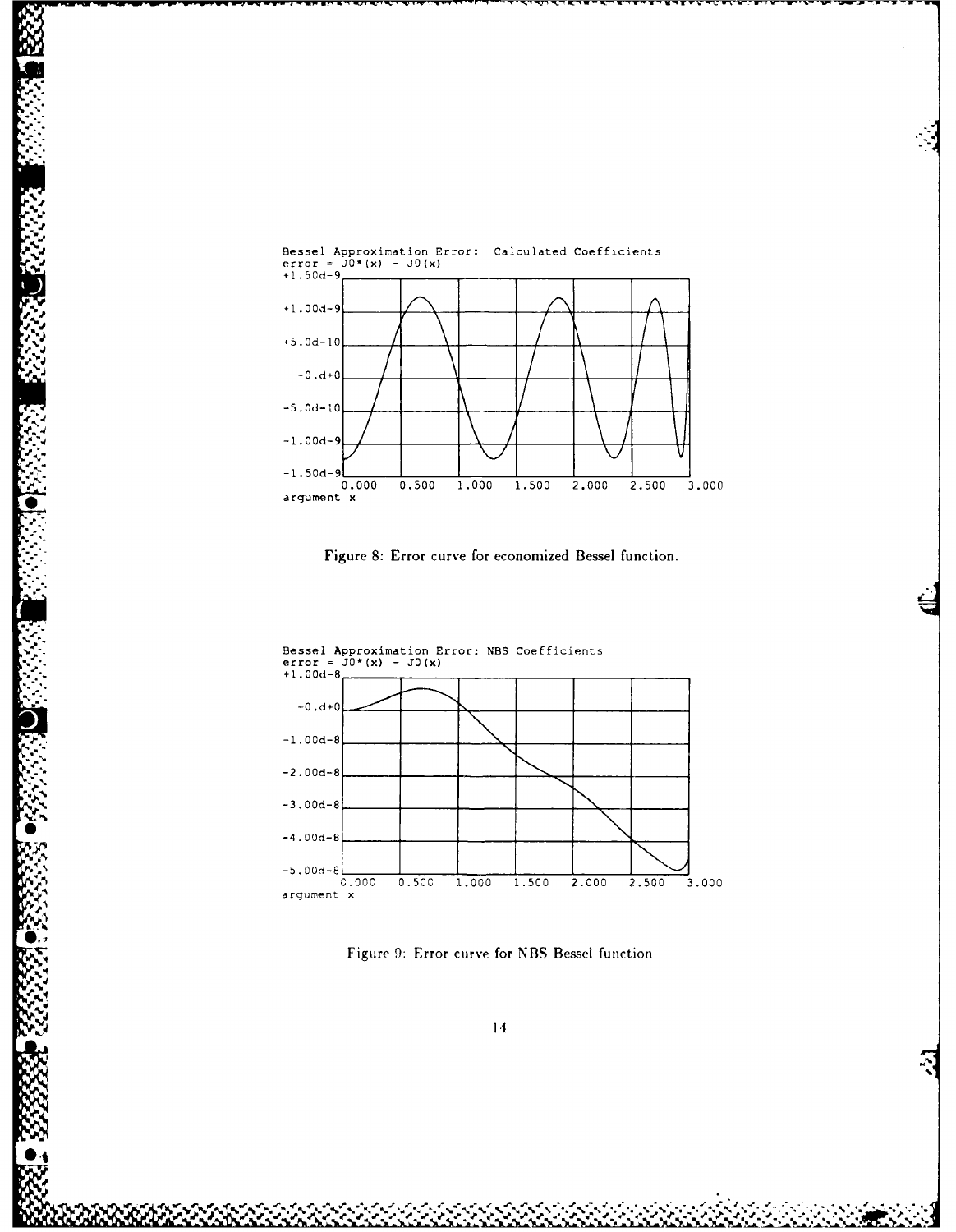The paper also argued that **run** time efficiency does not **suffer.** While the construction of a function **does require** doing a mathematical **derivalion,** that derivation need *on? t,e* done once. The actual calls of **the** fiuction are not encumbered.

There is, however, still a lot of magic in the descriptions given here. The code has :implicitly assumed that series are alternating sign **and** absolutely convergent, but conventional routines make these same assumptions. There are other problems that the **above** discussion (lid not address: desired error **metric (eg,** al)solute error or relative error), more detailed descriptions of **algrithmi** restrictions **(eg,** argument ranges and argument types), and **the** accuracy **f ti,** arithmetic.

#### **References**

**\*'**

**CONTRACTOR** 

**%**

**.0%N** *e%* 

- [1] Harold Abelson and Gerald Sussman. *Structure and Interpretation of Computer Programs.* **MIT** Press, Cambridge, **MA, 1985.**
- **[2]** Milton Abramowitz and Irene **A.** Stegun. *landbook of Mathematical Functions with Formulas, Graphs, and Mathematical Tables.* **U. S.** Department of Commerce, National Bureau of Standards, Washington **DC. 1972.**
- **[3]** Forman **S.** Acton. *Numcrical Methods That Work.* Harper **&** Row, New **~York. 1970.**
- [4] Guy L. Steele Jr. *Common Lisp.* Digital Press, 1984.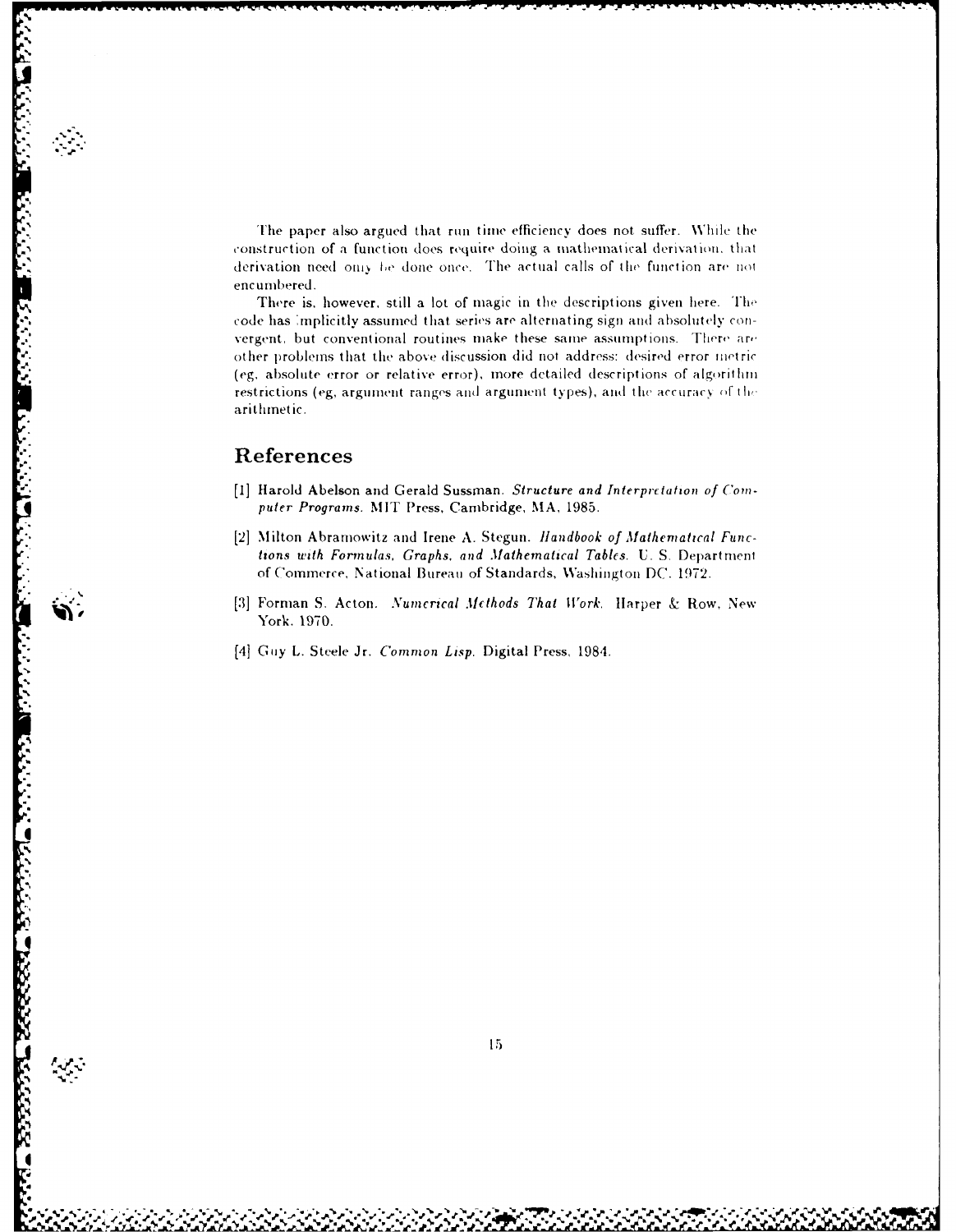| REPORT DOCUMENTATION PAGE                                                                                                                                                                          | <b>READ INSTRUCTIONS</b><br>BEFORE COMPLETING FORM                                         |
|----------------------------------------------------------------------------------------------------------------------------------------------------------------------------------------------------|--------------------------------------------------------------------------------------------|
| <b>I REPORT NUMBER</b>                                                                                                                                                                             | 2. GOVT ACCESSION NO. 1. RECIPIENT'S CATALOG NUMBER                                        |
| AI Memo 999                                                                                                                                                                                        | <b>ADA1905519</b>                                                                          |
| TITLE (and Subtitle)                                                                                                                                                                               | <b>S. TYPE OF REPORT &amp; PERIOD COVERED</b>                                              |
| Expressing Mathematical Subroutines                                                                                                                                                                |                                                                                            |
| Constructively                                                                                                                                                                                     | memorandum                                                                                 |
|                                                                                                                                                                                                    | 6. PERFORMING ORG, REPORT NUMBER                                                           |
| 7. AUTHOR(e)                                                                                                                                                                                       | <b>8. CONTRACT OR GRANT NUMBER(8)</b>                                                      |
| Gerald Roylance                                                                                                                                                                                    | N00014-86-K-0180                                                                           |
|                                                                                                                                                                                                    | $NO014 - 85 - K - 0124$                                                                    |
| <b>3. PERFORMING ORGANIZATION NAME AND ADDRESS</b>                                                                                                                                                 | 10. PROGRAM ELEMENT PROJECT, TASK<br>AREA & WORK UNIT NUMBERS                              |
| Artificial Inteligence Laboratory<br>545 Technology Square                                                                                                                                         |                                                                                            |
| Cambridge, MA 02139                                                                                                                                                                                |                                                                                            |
| <b>11. CONTROLLING OFFICE NAME AND ADDRESS</b>                                                                                                                                                     | 12. REPORT DATE                                                                            |
| Advanced Research Projects Agency                                                                                                                                                                  | November, 1987                                                                             |
| 1400 Wilson Blvd.                                                                                                                                                                                  | <b>13. NUMBER OF PAGES</b>                                                                 |
| Arlington, VA 22209<br>14 MONITORING AGENCY NAME & ADDRESS(II dillerent from Centrelling Office)                                                                                                   | 15                                                                                         |
| Office of Naval Research                                                                                                                                                                           | 18. SECURITY CLASS. (of this regart)                                                       |
| Information Systems                                                                                                                                                                                |                                                                                            |
| Arlington, VA 22217                                                                                                                                                                                |                                                                                            |
|                                                                                                                                                                                                    | 154. DECLASSIFICATION/DOWNGRADING                                                          |
|                                                                                                                                                                                                    | 17. DISTRIBUTION STATEMENT (of the abstract antered in Block 20, if different from Report) |
|                                                                                                                                                                                                    |                                                                                            |
|                                                                                                                                                                                                    |                                                                                            |
|                                                                                                                                                                                                    |                                                                                            |
|                                                                                                                                                                                                    |                                                                                            |
| KEY WORDS (Continue on revorce cide if necessary and identify by block number)                                                                                                                     |                                                                                            |
|                                                                                                                                                                                                    |                                                                                            |
| Mathematical Subroutines                                                                                                                                                                           |                                                                                            |
|                                                                                                                                                                                                    |                                                                                            |
|                                                                                                                                                                                                    | The typical subroutines that compute $\sin(x)$ and $\exp(x)$ bear little                   |
|                                                                                                                                                                                                    | resemblance to our mathematica' knowledge of these functions: they are                     |
|                                                                                                                                                                                                    | composed of concrete arithmetic expressions that include many mysterious                   |
|                                                                                                                                                                                                    | numerical constants. Instead of programming these subroutines conventionally               |
| 16. DISTRIBUTION STATEMENT (et this Report).<br>Distribution is unlimited.<br>18. SUPPLEMENTARY NOTES<br>None<br>20. ABSTRACT (Continue on reverse aide if necessary and identify by block number) | we can express their construction using symbolic ideas sych as periodicity                 |
|                                                                                                                                                                                                    | and Taylor series. Such an approach has many advantages: the code is closer                |
|                                                                                                                                                                                                    | to the mathematical basis of the functions, less vulnerable to errors, and is              |
| trivially adaptable to various precision:.<br>DD $_{1,4N}^{707M}$ , 1473<br>EDITION OF 1 NOV 43 IS OBSOLETE                                                                                        | UNCLASSIFIED                                                                               |

RANA DE LE CONSTANTO DE LA RECONSTANCIÓN DE LA CONSTANTINA DE LA CONSTANTINA DE LA CONSTANTINA DE LA CONSTANTI<br>LA

<u>لا يستوفى المركز المركز المركز المركز المركز المركز المركز المركز المركز المركز المركز المركز المركز المركز ال</u>